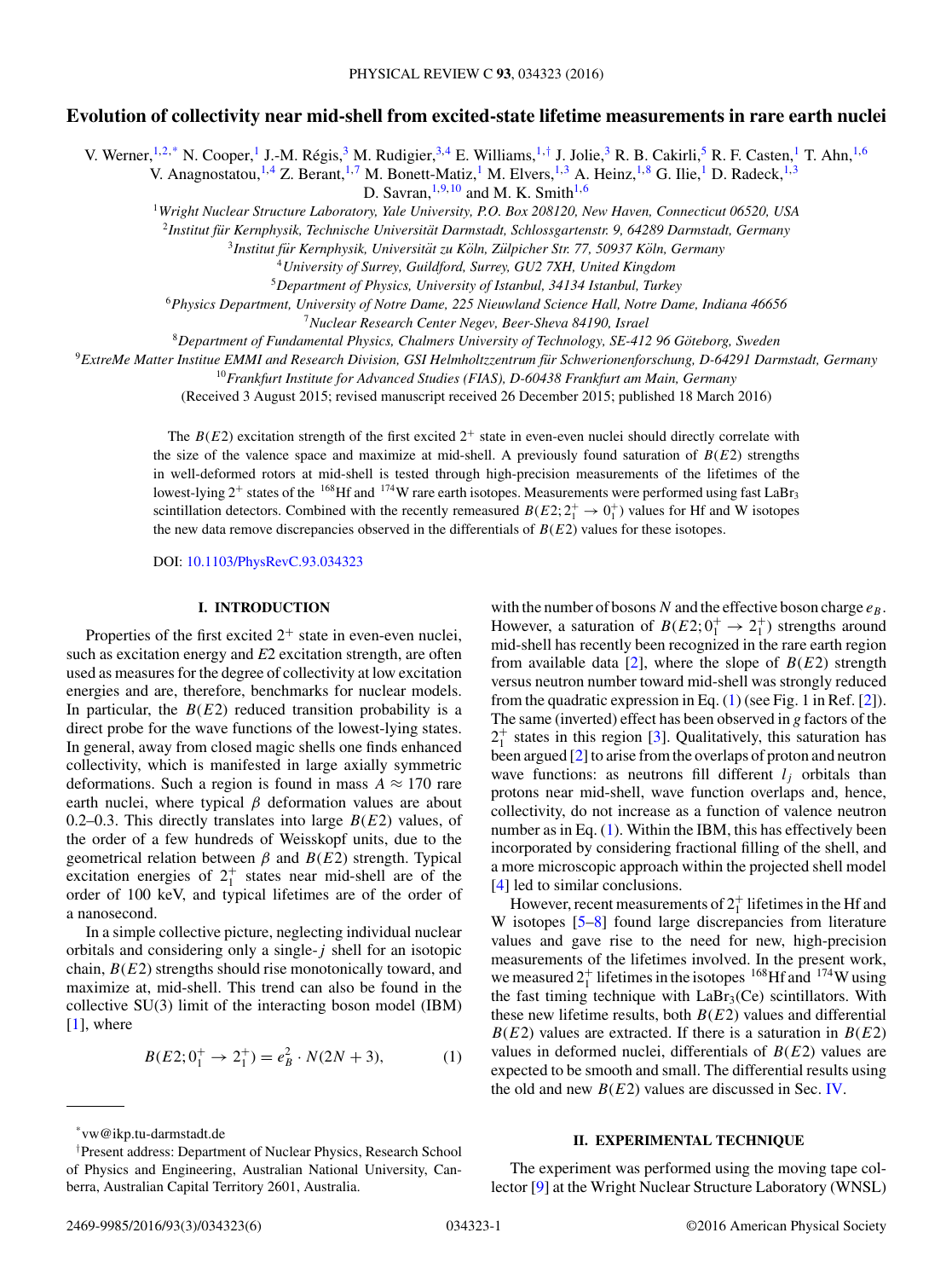

FIG. 1. Schematic top view of the setup at the moving tape collector. Three  $LaBr<sub>3</sub>$  detectors were placed in a close geometry around the source position. Activity was moved from the scattering chamber to the counting station by a plastic tape. In addition, an HPGe detector was used in order to obtain a high-resolution spectrum.

of Yale University. The reactions 169Tm( 12C *,*7n) 174Re and  $^{159}$ Tb( $^{16}$ O, 7n)  $^{168}$ Ta were used at 115- and 130-MeV beam energies, respectively, to produce the  $\beta$ -decay parents of  $^{174}$ W and 168Hf. The beams were delivered by the 20-MV ESTU tandem accelerator at the WNSL. Recoils from the target were implanted on a tape, whereas the unreacted beam was stopped in a gold plug arranged between the target and the tape. The tape was moved in cycles of approximately 2.5 times the halflives of the respective decay parents, so that the activation was placed in the center of the detector array and overall count rates for the desired *β*-decay products were optimized. The *γ* -rays emitted after  $\beta$  decay were detected by three 1.5-in.  $\times$  1.5-in.  $LaBr<sub>3</sub>$  scintillators, shielded from the activation chamber, so that target activation and decay measurement were carried out simultaneously. Residual activity was removed from the setup to a tape holding box. An HPGe detector was used in addition

to the scintillators, to ensure that no contaminant *γ* transitions were present in the vicinity of the transitions of interest. A schematic of the setup is shown in Fig. 1.

Scintillator time signals were fed into three time-to-analog converters (TACs), such that each detector served as a start or stop signal, resulting in six independent start-stop combinations. The TACs were calibrated with well-known cable delays in steps of 2 ns. The TAC output was recorded in a standard analog-to-digital converter in the WNSL data acquisition system, where individual energy and time information was also recorded. The energy resolution of the  $LaBr<sub>3</sub>$  scintillators (3% at  ${}^{60}$ Co energies) allowed one to reliably carry out background subtraction, e.g., from Compton scattered *γ* rays or room background.

According to the scheme shown in Fig. 2 for data from the calibration standard  $152$ Sm, used here, gates were set on the  $4_1^+ \rightarrow 2_1^+$  and  $2_1^+ \rightarrow 0_1^+$  transitions in each detector, and time differences between each pair of detectors were projected. In addition, three sets of background gates were defined and normalized to the full energy gates, as follows: (i) gates on the  $4^+_1 \rightarrow 2^+_1$  transition and above the  $2^+_1 \rightarrow 0^+_1$ <br>transition; (ii) gates above the  $4^+_1 \rightarrow 2^+_1$  transition and on the  $2^+_1 \rightarrow 0^+_1$  transition; and (iii) gates above both transition energies. Background gates were taken above the transitions of interest to avoid gating on their respective Compton events. Due to the lifetimes of higher-lying states, their Compton events underneath and next to the transitions of interest have an effective lifetime that needs to be corrected for. Therefore, time difference spectra Bg1 and Bg2 (see Fig. 2) were subtracted from the raw spectrum resulting from the full energy gates. Since both Bg1 and Bg2 contain "background-background" coincidences, the corresponding time difference spectrum Bg3 had to be added back in.

This gating procedure was analogously performed for the measurements on  $^{168}$ Hf and  $^{174}$ W. Since background windows did not always have exactly the widths of the gates on the transitions of interest, the resulting spectra were



FIG. 2. Schematic of the gating procedure for the example of the  $2^+_1 \rightarrow 0^+_1$  (121.8-keV) and  $4^+_1 \rightarrow 2^+_1$  (244.7-keV) transitions in <sup>152</sup>Sm, after decay from  $152$ Eu. (a) Regions where background and full energy gates were set in a projected LaBr<sub>3</sub> detector spectrum. (b) Resulting time difference spectra for each gate combination. The lowest (blue) spectrum corresponds to almost-prompt background from higher-lying states.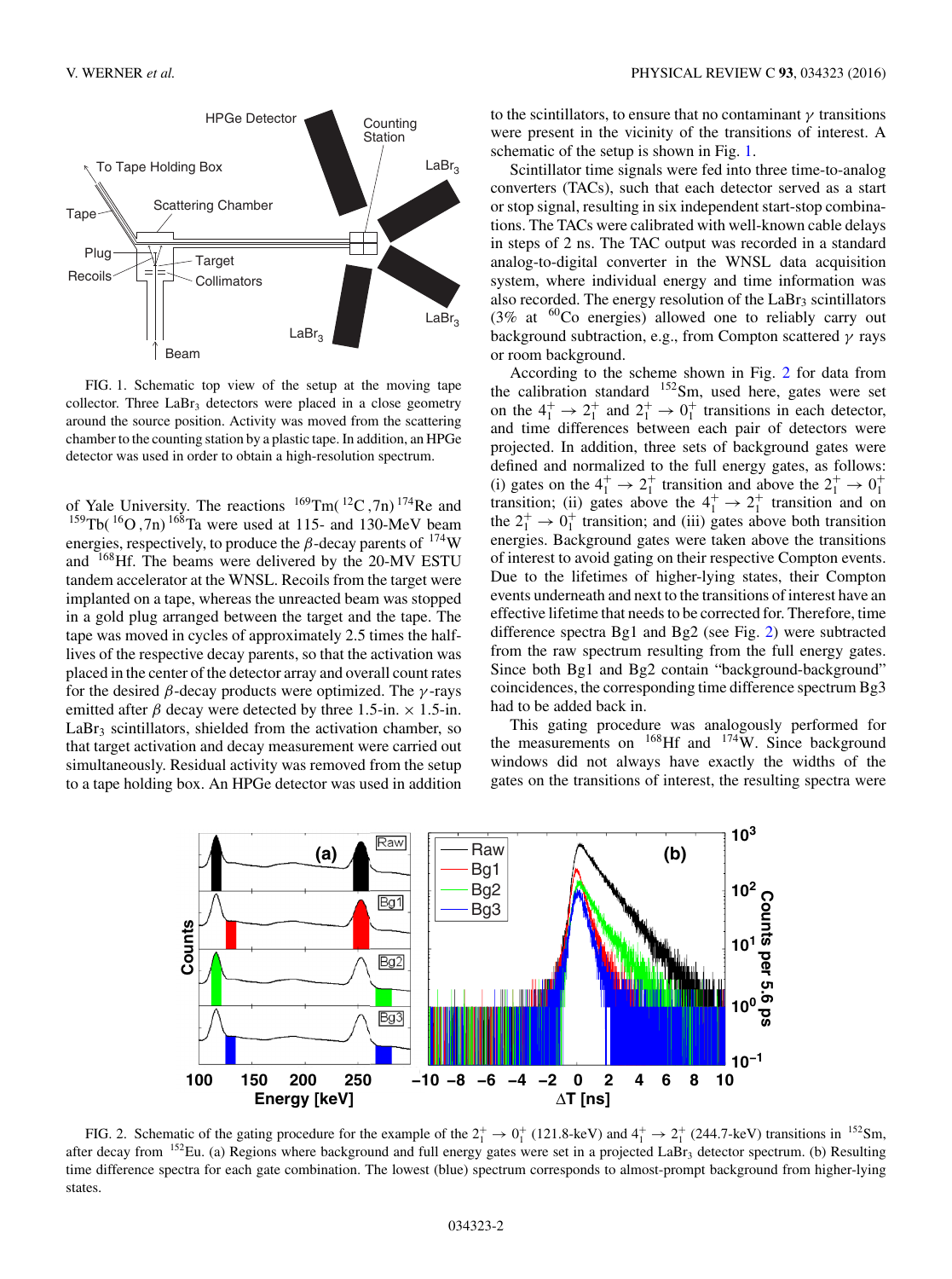

FIG. 3. Projections of HPGe (blue line) and  $LaBr<sub>3</sub>$  (red line; multiplied by 4 for visibility) from *γ γ* coincidences among all three  $HPGe-LaBr<sub>3</sub>$  detector pairs from the  $168$ Hf experiment. Transitions of interest are marked. Inset: Background-corrected HPGe spectrum, gated on the  $2^+_1 \rightarrow 0^+_1$  transition in the LaBr<sub>3</sub> detectors. No potential contaminant transitions appear.

scaled accordingly. Figures 3 and 4 show sample spectra obtained from the collected coincidence data. Total projections of HPGe-LaBr<sub>3</sub> matrices (summed up for all three LaBr<sub>3</sub> detectors) are shown on top of each other and the relevant transitions of interest are marked. Within the line profiles of the  $4^+_1 \rightarrow 2^+_1$  or  $2^+_1 \rightarrow 0^+_1$  transitions some structure is visible in the HPGe spectra. Gating on the  $2^+_1 \rightarrow 0^+_1$  transition of  $168$ Hf in the LaBr<sub>3</sub> detectors results in the HPGe spectrum shown in the inset in Fig. 3, and no contaminant transition is present in this case.

For 174W, after following the same procedure, a small contaminant transition is visible at about 240 keV after gating on the  $2^+_1 \rightarrow 0^+_1$  transition in the LaBr<sub>3</sub> detectors. Similarly, a



FIG. 4. Projections of HPGe (blue line) and  $LaBr<sub>3</sub>$  (red line; multiplied by 4 for visibility) from  $\gamma \gamma$  coincidences among all three HPGe-LaBr3 detector pairs from the 174W experiment. Transitions of interest are marked. Inset: Background-corrected HPGe spectrum, gated on the  $2^+_1 \rightarrow 0^+_1$  transition in the LaBr<sub>3</sub> detectors. Contaminant coincident transitions from 176W are visible at 109 and 240 keV.





FIG. 5. Logarithmic plot of the time difference spectrum for the decay of the  $2^+_1$  state in <sup>174</sup>W after random subtraction. The green line indicates the line fit (see text) to the linearly down-sloping part of the spectrum.

gate on the FWHM of the  $4_1^+ \rightarrow 2_1^+$  transition reveals a small peak at about 109 keV, which can be seen in the total HPGe projection in Fig. 4. This coincidence is known between the  $4_1^+ \rightarrow 2_1^+$  and the  $2_1^+ \rightarrow 0_1^+$  transitions in <sup>176</sup>W, which may occur *β*-delayed from production of 176Re in the reaction used. The influence on the lifetime measurement is discussed in the following section.

#### **III. RESULTS**

A simple line fit has been applied to the slope of the logarithmic time difference data. The most appropriate and reliable region for the fit was selected by moving a gate a few hundred picoseconds wide across the time difference spectra and fitting a line. Only the region that resulted in a constant slope, and, hence, did not show any effects of the prompt peak or background, was used to obtain the final result. A sample fit is shown for the example of  $174$ W in Fig. 5. This procedure has been followed for each of the six available detector combinations. The results of the line fits which yield the  $2^+_1$  lifetimes of <sup>168</sup>Hf and <sup>174</sup>W for all detector pairs are shown in Fig. [6.](#page-3-0) The individual detector pairs yielded consistent results for each case; these results were then combined using an error-weighted average. In the case of the tungsten experiment, only five pairs of detectors could be used.

The contaminant coincidence intensity from  $176$ W in the <sup>174</sup>W measurement amounts to about 5% of the coincidence intensity of interest in <sup>174</sup>W. The  $2^+_1$  lifetime in <sup>176</sup>W is known to be  $1.431(9)$  ns [\[6\]](#page-5-0). This differs by less than 100 ps from the lifetime obtained from the present data and the systematic error induced by the contaminant coincidence is estimated to be below 5 ps. Nevertheless, gates were set only on the right halves of the  $2^+_1 \rightarrow 0^+_1$  and  $4^+_1 \rightarrow 2^+_1$  transitions in <sup>174</sup>W, eliminating any potential influence from the contaminant. The background next to the respective peaks is not really the same as the background underneath the peaks, which is another source of potential systematic error. On the basis of choosing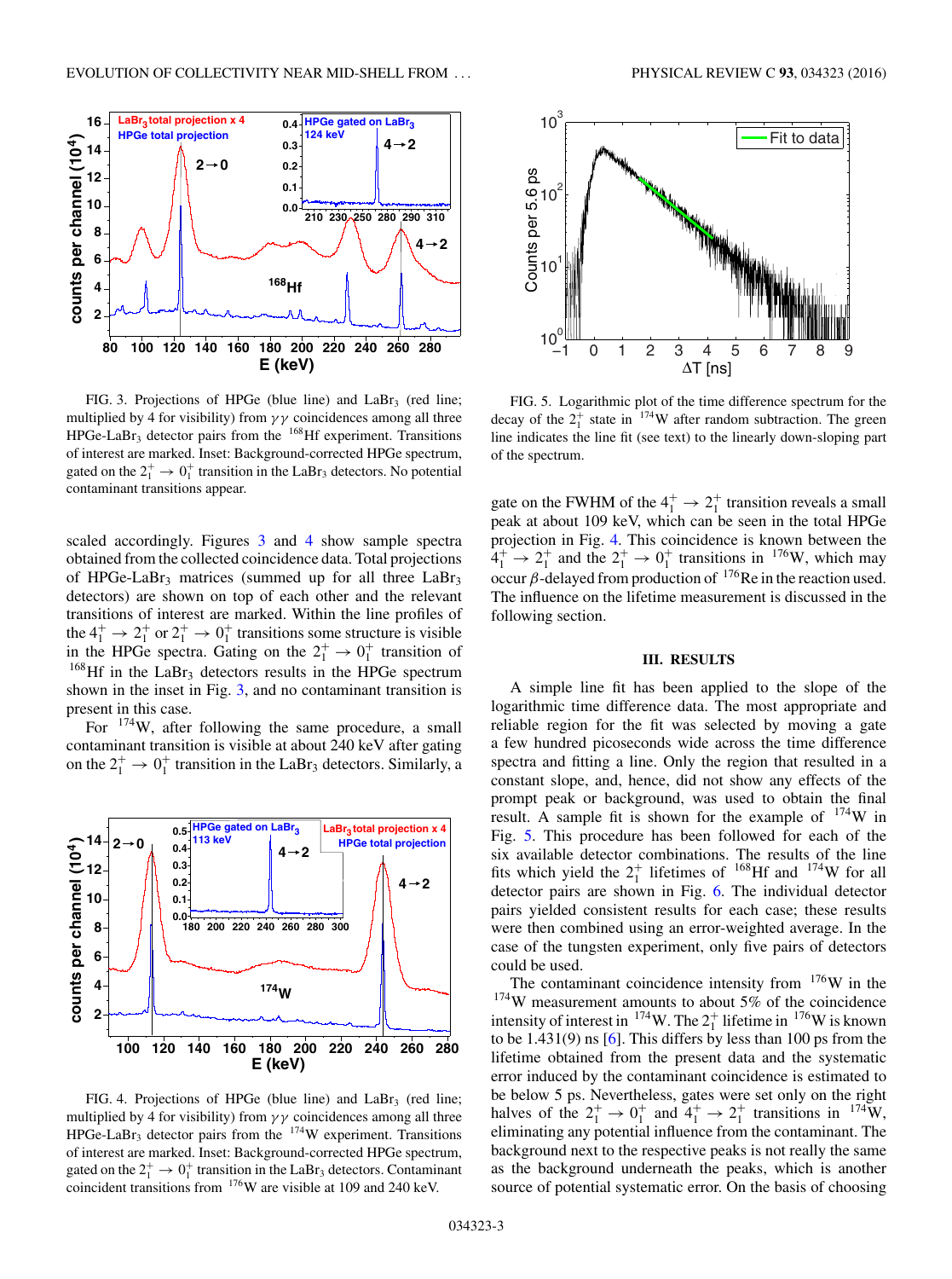<span id="page-3-0"></span>

FIG. 6. Lifetimes obtained from individual detector pairs for the  $2^+_1$  state in (a)  $^{174}$ W and (b)  $^{168}$ Hf. The solid black line indicates the weighted averages, and the dashed red lines correspond to the standard deviations of the averages. The given errors of the averages are statistical errors only.

different background regions we conservatively estimate this systematic error to about 0.5%.

The experiment yields new lifetimes for the first excited  $2^+$  states of <sup>168</sup>Hf and <sup>174</sup>W, with considerably reduced error bars compared to literature data. For <sup>168</sup>Hf, the new result of  $\tau (2_1^+; {}^{168}Hf) = 1.237(10)(7)$  ns is in agreement with the adopted literature value  $[10]$  of 1.28(6) ns. Note that the first error represents the statistical error, and the second represents the systematic error. For  $174$ W, however, the new value of  $\tau(2^{+}_{1};^{174} W) = 1.339(8)(7)$  ns is about 20% lower than the adopted literature value of 1.64(10) ns [\[11\]](#page-5-0). Similar deviations have been found in previous work on other Hf and W isotopes [\[7,8\]](#page-5-0). Modifications to known data of the order of 20% should be taken seriously, especially in view of the qualitative and quantitative arguments relating to a *B*(*E*2) saturation near mid-shell. Using the lifetimes from the present work, the new *B*(*E*2) values, along with existing data, are listed in Table I. One clearly sees a peaking of the *B*(*E*2) values prior to midshell  $(N = 104)$ , in contrast to simple models. Most striking is the rapid rise of  $B(E2; 2^+_1 \rightarrow 0^+_1)$  values from the literature value [\[19,20\]](#page-5-0) at  $N = 96$  to the recent result [\[7\]](#page-5-0) at  $N = 98$ , by about 30%, in the W isotopic chain. The sudden rise in *B*(*E*2) values at *N* = 98 is followed by a near-linear decrease towards higher neutron numbers. We note that the recoil distance methods used to obtain the  $2^+_1$  lifetimes in Refs. [\[19,20\]](#page-5-0) are prone to systematic error, potentially leading to an overestimate of its lifetime.

# **IV. DISCUSSION**

The presently measured  $B(E2; 2^+_1 \rightarrow 0^+_1)$  value for <sup>174</sup>W, combined with recent results on several other Hf and W isotopes, resolve a puzzling anomaly and shed light on the evolution of collectivity in this region. In Ref. [\[21\]](#page-5-0) it was shown that while plots of various characteristic observables such as  $E(2_1^+), R_{4/2}, S_{2n}$ , charge radii, and  $B(E2)$  values can be individually simple, the patterns for each of these observables differ among themselves since they depend in different ways on structure. For example, as collectivity grows and deformation sets in as a function of the neutron number,  $E(2_1^+)$  decreases while  $R_{4/2}$  increases. Likewise, the yrast *B*(*E*2) values increase while the two-neutron separation energy  $S_{2n}$  decreases. However, it was shown in [\[21\]](#page-5-0) that differentials of these observables behave very similarly to each other, and in characteristic ways across a region, to the extent that knowledge of the behavior of one differential can even be used to guide estimates of others. In Ref. [\[21\]](#page-5-0) data for several mass regions were inspected. Despite the smooth overall behavior of these differentials in most ranges of nucleon numbers, a few anomalies were noted. One of the most striking was in the  $B(E2)$  values in the upper end of the  $Z = 50-82$ ,  $N = 82-126$  major shell region—in particular, in the Hf and W isotopes.

The point is illustrated in Fig.  $7(a)$ , based on Ref. [\[21\]](#page-5-0). There is a smooth overall trend in the *B*(*E*2) differentials in the heavier isotopes ( $N > 108$  in W to Pb), as shown in Ref. [\[21\]](#page-5-0),

TABLE I.  $B(E2; 2^+_1 \rightarrow 0^+_1)$  values used in the discussion. Entries in boldface are new values since Ref. [\[21\]](#page-5-0), including those in the present work for  $168$ Hf and  $174$ W.

|                | $B(E2; 2^+_1 \rightarrow 0^+_1)$ value (W.u.) |               |                                |                                |                                           |                               |                              |                              |                                |
|----------------|-----------------------------------------------|---------------|--------------------------------|--------------------------------|-------------------------------------------|-------------------------------|------------------------------|------------------------------|--------------------------------|
|                | $N = 90$                                      | $N=92$        | $N = 94$                       | $N = 96$                       | $N = 98$                                  | $N = 100$                     | $N=102$                      | $N = 104$                    | $N = 106$                      |
| $72$ Hf<br>74W | $51(7)$ [12]                                  | $68(10)$ [13] | $128(7)$ [14]<br>$117(6)$ [16] | $160.4(16)^a$<br>$124(3)$ [17] | $181(6)$ [5] <sup>b</sup><br>$189(6)$ [7] | $194(6)$ [8]<br>$166.9(14)^a$ | $199(6)$ [8]<br>$168(1)$ [6] | $182(7)$ [8]<br>$153(2)$ [7] | $160(3)$ [15]<br>$140(6)$ [18] |

a From this work.

<sup>b</sup>This value, from Ref. [\[5\]](#page-5-0), was inadvertently omitted in Ref. [\[21\]](#page-5-0).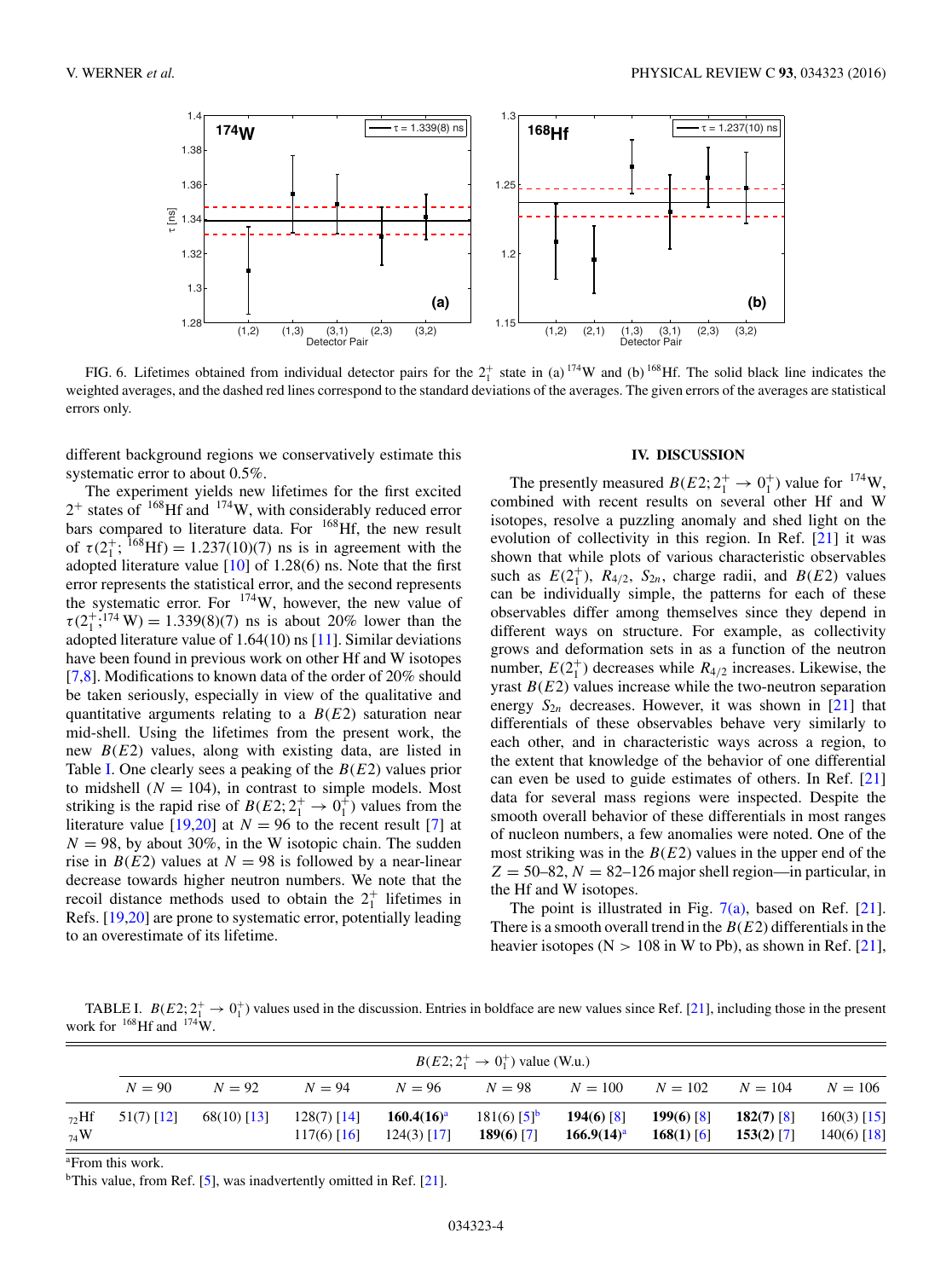<span id="page-4-0"></span>

FIG. 7. (a)  $\delta B(E2; 2^+_1 \rightarrow 0^+_1)$  values for Hf and W isotopes using the old data (from Ref. [\[21\]](#page-5-0), which accidentally excluded the value from Ref. [\[5\]](#page-5-0) for  $170$ Hf), and (b) using that value, the values from this work and from Refs. [\[6–8\]](#page-5-0). These recent data are marked by open symbols.

but there are striking oscillations as well as gaps in the data in Hf and in the lighter W isotopes, shown in Fig.  $7(a)$ . Since a given  $B(E2)$  value occurs twice in the differential, once with a positive sign and once with a negative sign, such oscillations often point to incorrect experimental values. It was speculated in Ref. [\[21\]](#page-5-0) either that the light Hf-W data were not correct or that there was some significant and difficult-to-understand anomalous underlying physics. The present data and other measurements by the Cologne group since 2010 [\[6–8\]](#page-5-0) now allow one to fill in the missing values and correct some previous results, resolving the dilemma. Figure  $7(b)$  shows the same region with the new Hf and W *B*(*E*2) differentials.

For Hf, the oscillations in the earlier data are now replaced by a smooth upward trend with decreasing neutron number, along with a sharp drop for the lowest neutron number where data are available. Bear in mind that, since the differentials are

defined as  $\delta B(E2) = B(E2)_N - B(E2)_{N-2}$ , positive values mean that the  $B(E2)$  values increase with increasing neutron number, and vice versa. Thus, the trend in Hf isotopes with increasing neutron number reflects a strong increase in *B*(*E*2) values between  $N = 92$  and  $N = 94$ , followed by a slowing of that increase toward mid-shell at  $N = 104$  and a decrease thereafter. This is precisely the expected behavior for this collective observable across a major shell region, whereas oscillations in the older data were very difficult to understand. The recent *B*(*E*2) data for <sup>176,178</sup>W<sub>102,104</sub> eliminate the gap in Fig. 7(a) from  $N = 100$  to  $N = 108$  and the differentials are nearly constant at about −10 W.u. from *N* = 100 until  $N = 112$ ; that is, the *B(E2)* values slightly but systematically decrease with *N* starting already well below the geometrical mid-shell point. In a single- $j$  shell the  $B(E2)$  values should peak at mid-shell, but this is not necessarily the case in major shell regions, where several orbits come into play and where their distribution in *j* values is asymmetric, with high *j* values dominating early in the shell. A microscopic calculation is called for to understand the observed peaking below mid-shell in W, which has similarly been observed in the Os isotopic chain [\[22\]](#page-5-0). The sharp increase in  $\delta B(E2)$  for  $N = 98$  reflects the suddenly low *B*(*E*2) value of 124 W.u. at  $N = 96$  ( $^{170}$ W). With respect to the discussion in the previous section, a remeasurement of this value using techniques similar to those in the present work would be worthwhile.

#### **V. SUMMARY**

Fast-timing lifetime measurements of the  $2^+_1$  states of  $^{168}$ Hf and 174W were made using LaBr3 detectors following *β* decay of the parent nuclei produced in fusion evaporation reactions. The uncertainties in the lifetimes are about an order of magnitude smaller than in previous measurements. The <sup>168</sup>Hf result confirms the previous value, while the 174W lifetime [and hence the  $B(E2; 2^+_1 \rightarrow 0^+_1)$  value] is about 20% different. These values, combined with other recent measurements by the Cologne group, substantially alter the observed evolution of collectivity near mid-shell in these elements and confirm its saturation prior to mid-shell in W. An analysis in terms of differentials of *B*(*E*2) values resolves previously noted, unexplained anomalies and reveals a smoother systematics than previously thought.

### **ACKNOWLEDGMENTS**

This work was supported by the US DOE under Grant No. DE-FG02-91ER40609 and by the German DFG under Grant Nos. SFB 634 and Jo391/16-1. R.B.C. acknowledges support from the Max-Planck Partner group and Istanbul University Scientific Research Project No. 26435.

- [1] F. Iachello and A. Arima, *The Interacting Boson Model* (Cambridge University Press, Cambridge, UK, 1987).
- [2] J. Y. Zhang, R. F. Casten, A. Wolf, Z. Berant, R. B. Cakirli, N. V. Zamfir, and E. A. McCutchan, [Phys. Rev. C](http://dx.doi.org/10.1103/PhysRevC.73.037301) **[73](http://dx.doi.org/10.1103/PhysRevC.73.037301)**, [037301](http://dx.doi.org/10.1103/PhysRevC.73.037301) [\(2006\)](http://dx.doi.org/10.1103/PhysRevC.73.037301).
- [3] Z. Berant, A. Wolf, N. V. Zamfir, M. A. Caprio, D. S. Brenner, N. Pietralla, R. L. Gill, R. F. Casten, C. W. Beausang, R. Krücken, C. J. Barton, J. R. Cooper, A. A. Hecht, D. M. Johnson, J. R. Novak, H. Cheng, B. F. Albanna, and G. Gürdal, *[Phys. Rev. C](http://dx.doi.org/10.1103/PhysRevC.69.034320)* **[69](http://dx.doi.org/10.1103/PhysRevC.69.034320)**, [034320](http://dx.doi.org/10.1103/PhysRevC.69.034320) [\(2004\)](http://dx.doi.org/10.1103/PhysRevC.69.034320).